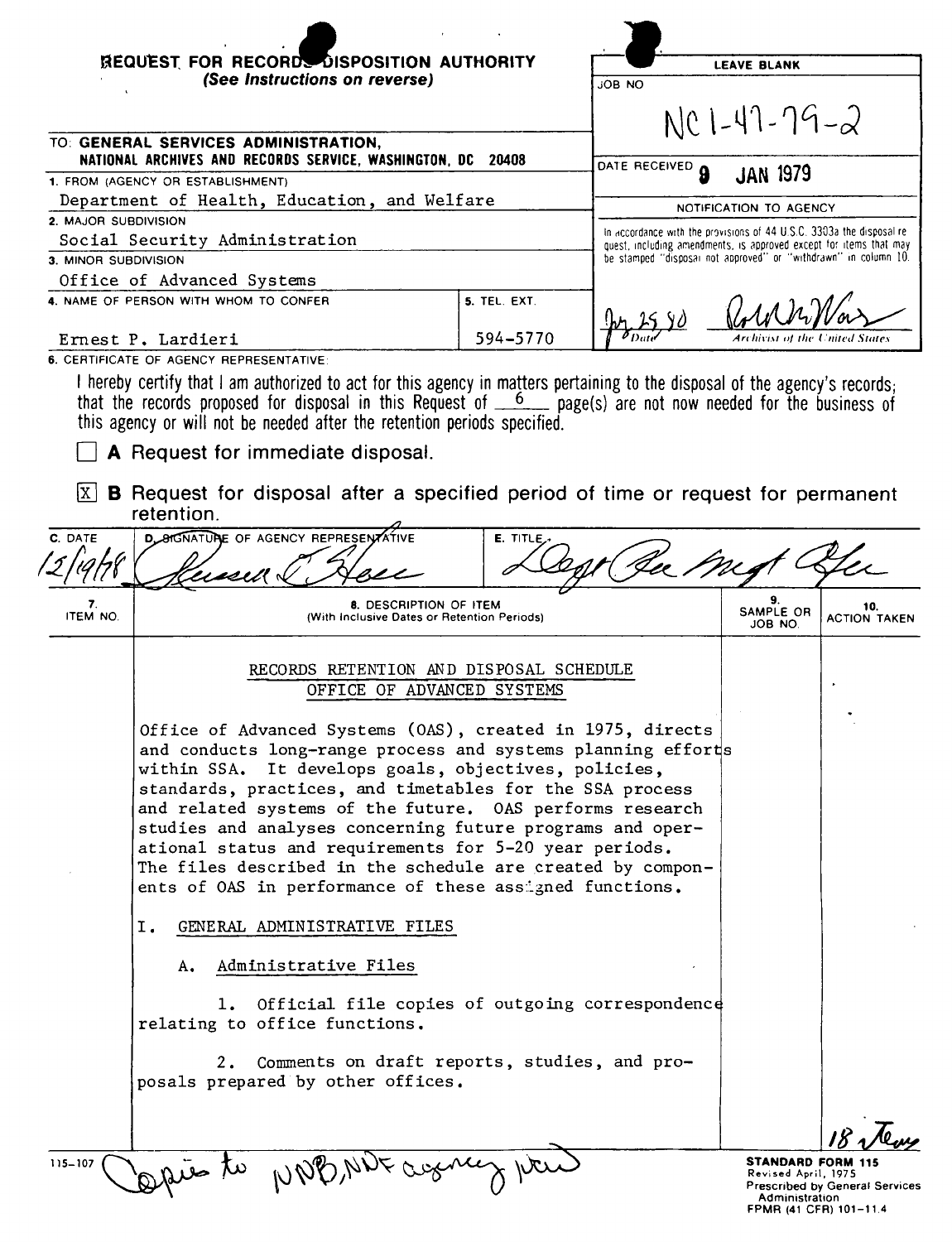



## General Instructions:

Use Standard Form 115 (obtainable from supply depots of the Federal Supply Service, General Services Administration) and the continuation sheet Standard Form 115a (obtainable from the Records Disposition Division. Office of Federal Records Centers, National Archives and Records Service. Washington. D.C. 20408) to obtain authority to dispose of records or to request permanent retention of records. Detach the fifth copy from the set and keep as your reference copy. Submit the first four copies of the set to the National Archives and Records Service. One copy will be returned to the agency as notification of items that are authorized for disposal. Items withdrawn or not approved for disposal will be so marked. Each.SF 115 requiring Comptroller General concurrence must be accompanied by a notification of approval from GAO.

## *Specific Instructions:*

*Entries* J, *2, and 3* should show what agency has custody of the records that are identified on the form. and should contain the name of the; department or independent agency. and its major and minor subdivisions.

*Entries* 4 *and 5* should help identify and locate the person to whom inquiries regarding the records should be directed.

*Entry* 6 should be signed and dated on the four copies by the agency representative. The number of pages involved in the request should be inserted.

Box A should be.checked if the records may be disposed of immediately. Box B should be checked if continuing disposal authority is requested or if permanent retention is requested. Only one box may be checked.

*Entry 7* should contain the numbers of the items of records identified on the form in sequence. i.e.,  $1, 2, 3, 4$ , etc.

*Entry 8* should show what records are proposed for disposal.

Records Offi

Liaison Officer ds

Center headings should indicate what office's records are involved if all records described on the form are not those of the same office or if they are records created by another office or agency.

An identification should be provided of the types of records involved if they are other than textural records, for example, if they are photographic records. sound recordings, or cartographic records.

An itemization and accurate identification should be provided of the series of records that are proposed for disposal or retention. Each series should comprise the largest practical grouping of separately organized and logically related materials that can be treated as a single unit for purposes of disposal. Component parts of a series may be listed separately if numbered consecutively as Ia, Ib. etc., under the general series entry.

A statement should be provided showing when disposal is to be made of the records. thus:

If immediate disposal is requested of past accumulations of records. the inclusive dates during which the records were produced should be stated.

If continuing disposal is requested for records that have accumulated or will continue to accumulate. the retention period may be expressed in terms of years. months. etc.. or in terms of future actions or events. A future action or event that is to determine the retention period must be objective and definite. If disposal of the records is contingent upon their being microfilmed. or otherwise reproduced or recorded on machine readable media. the retention period should read: "Until ascertained that reproduced copies or recordings have been made in accordance with GSA regulations and are adequate substitutes for the paper records." Also. the provisions of  $FPMR \$  101-11.5 should be observed.

*Entry 9* should be checked if samples are submitted for an item. However. samples of the records are not required unless they are requested by the **N ARS** appraiser. If an item has been previously submitted. the relevant job and item number should be entered.

*Entry JO* should be left blank.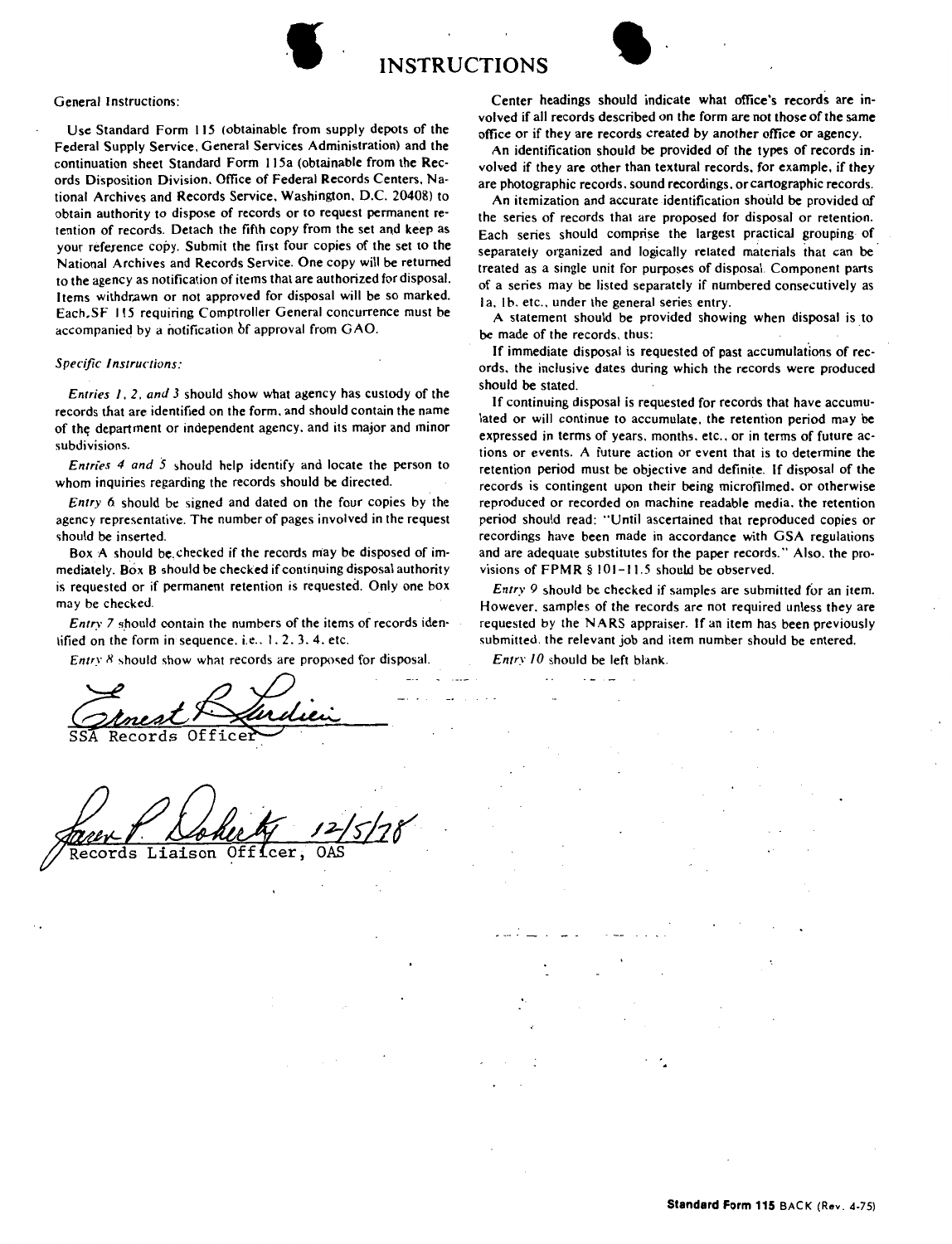|                | JOB NO.<br><b>Request for Records Disposition Authority-Continuation</b>                                                                                                                                                                                                                                                                                                                                                                                                                                                                                                                                                                                                                                                                                                                    |       |                            | PAGE OF 6<br>10.<br><b>ACTION TAKEN</b> |  |
|----------------|---------------------------------------------------------------------------------------------------------------------------------------------------------------------------------------------------------------------------------------------------------------------------------------------------------------------------------------------------------------------------------------------------------------------------------------------------------------------------------------------------------------------------------------------------------------------------------------------------------------------------------------------------------------------------------------------------------------------------------------------------------------------------------------------|-------|----------------------------|-----------------------------------------|--|
| 7.<br>ITEM NO. | 8. DESCRIPTION OF ITEM<br>(With Inclusive Dates or Retention Periods)                                                                                                                                                                                                                                                                                                                                                                                                                                                                                                                                                                                                                                                                                                                       |       | 9.<br>SAMPLE OR<br>JOB NO. |                                         |  |
|                | 3.<br>Contributions to and/or comments on proposed<br>legislation.                                                                                                                                                                                                                                                                                                                                                                                                                                                                                                                                                                                                                                                                                                                          |       |                            |                                         |  |
|                | 4.<br>Suggestion evaluations.                                                                                                                                                                                                                                                                                                                                                                                                                                                                                                                                                                                                                                                                                                                                                               |       |                            |                                         |  |
|                | 5. Management and activity reports, such as<br>overtime and staffing reports, workload and production<br>reports, highlights, and other reports prepared to submit<br>narrative and/or statistical data to other offices.                                                                                                                                                                                                                                                                                                                                                                                                                                                                                                                                                                   |       |                            |                                         |  |
|                | Destroy 2 years after the close of the calendar year in<br>which dated.                                                                                                                                                                                                                                                                                                                                                                                                                                                                                                                                                                                                                                                                                                                     |       |                            |                                         |  |
|                | В.<br>Working Files                                                                                                                                                                                                                                                                                                                                                                                                                                                                                                                                                                                                                                                                                                                                                                         |       |                            |                                         |  |
|                | Nonessential working papers retained for reference purposes<br>by staff members. Included are extra copies of official<br>file material, supporting or background papers used in<br>developing official files but not needed as part of the<br>official file, studies, or similar material not acted<br>upon, papers used as administrative aids, and papers that<br>do not serve as a basis for official action.                                                                                                                                                                                                                                                                                                                                                                           |       |                            |                                         |  |
|                | Destroy after 2 years or when no longer needed for<br>reference, whichever is earlier.                                                                                                                                                                                                                                                                                                                                                                                                                                                                                                                                                                                                                                                                                                      |       |                            |                                         |  |
|                | н.<br>PROGRAM FILES                                                                                                                                                                                                                                                                                                                                                                                                                                                                                                                                                                                                                                                                                                                                                                         |       |                            |                                         |  |
|                | Future Process Records<br>А.                                                                                                                                                                                                                                                                                                                                                                                                                                                                                                                                                                                                                                                                                                                                                                |       |                            |                                         |  |
|                | Decision Memorandums File:<br>1.                                                                                                                                                                                                                                                                                                                                                                                                                                                                                                                                                                                                                                                                                                                                                            |       |                            |                                         |  |
|                | A file consisting of Future Process Decision Memorandums,<br>a series of numbered memorandums dating from 1975 to 1977,<br>dealing with the Future Process for SSA programs.<br>decision memorandums, which deal with all aspects of SSA<br>programs, were used as a vehicle to secure approval and<br>concurrence of the SSA Commissioner and organizational<br>components for proposed goals and directions of SSA pro-<br>gram. Examples of memorandums include Assignment and<br>Maintenance of Social Security Number; Retirement Test<br>Maintenance; Earnings Records Maintenance; Replace Lost<br>or Stolen Checks; and Process SSI Claims. Each memorandum<br>discusses the current operations, recommends future<br>actions, and includes supporting information $(e.g., charts)$ | These |                            |                                         |  |
|                | for recommended actions. Documents in the file consist of<br>a copy of decision memorandum, SSA component comments,<br>and Commissioner's approval. Published copies of the                                                                                                                                                                                                                                                                                                                                                                                                                                                                                                                                                                                                                 |       |                            |                                         |  |
| 115-203        | Four copies, including original, to be submitted to the National Archives                                                                                                                                                                                                                                                                                                                                                                                                                                                                                                                                                                                                                                                                                                                   |       |                            | STANDARD FORM 115-A                     |  |

 $\mathcal{A}$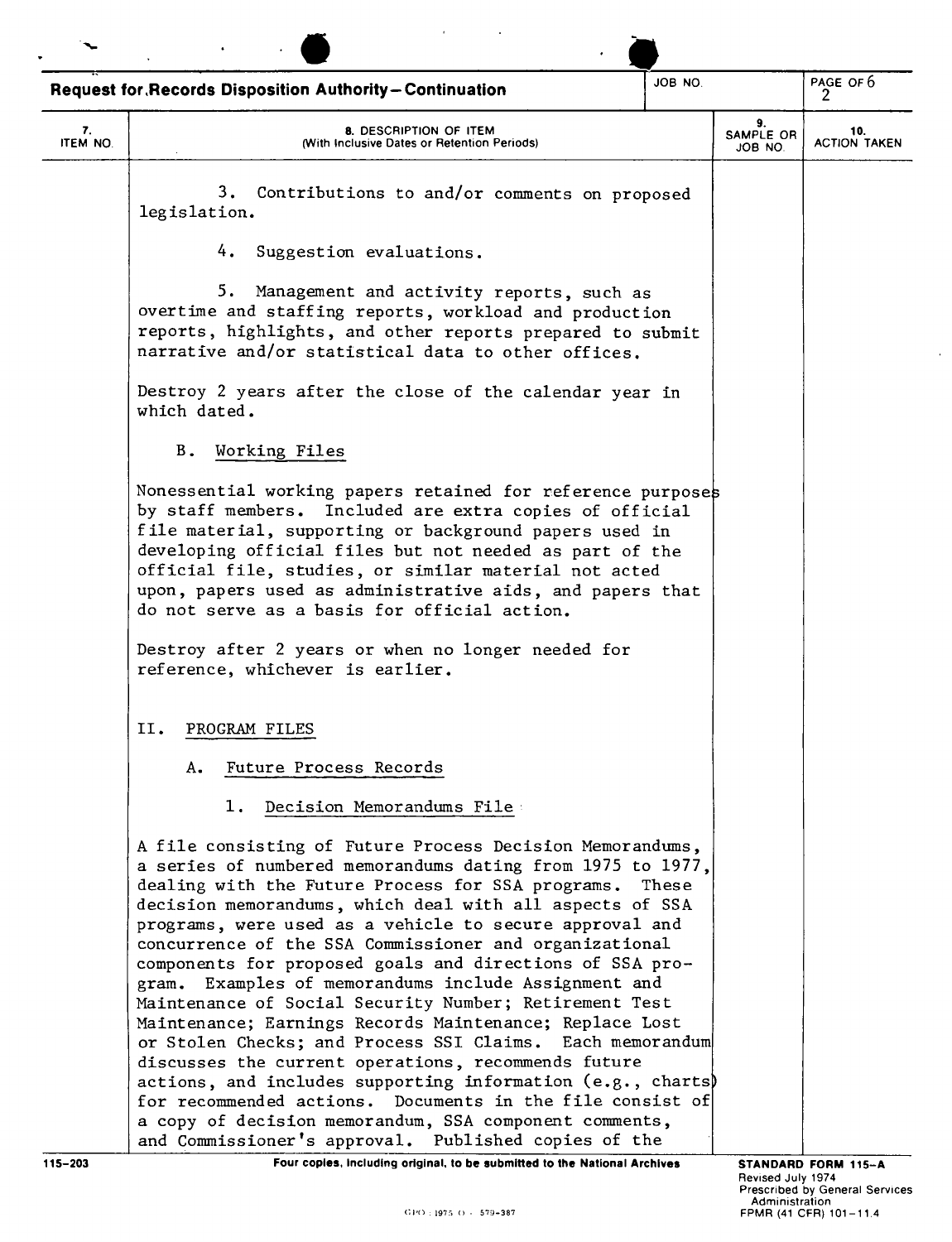|                | Request for Records Disposition Authority-Continuation                                                                                                                                                                                                                                                                                                                                                                                                                                                                                                                                                                                                                                           | JOB NO. |                            | PAGE OF 6<br>3.            |
|----------------|--------------------------------------------------------------------------------------------------------------------------------------------------------------------------------------------------------------------------------------------------------------------------------------------------------------------------------------------------------------------------------------------------------------------------------------------------------------------------------------------------------------------------------------------------------------------------------------------------------------------------------------------------------------------------------------------------|---------|----------------------------|----------------------------|
| 7.<br>ITEM NO. | 8. DESCRIPTION OF ITEM<br>(With Inclusive Dates or Retention Periods)                                                                                                                                                                                                                                                                                                                                                                                                                                                                                                                                                                                                                            |         | 9.<br>SAMPLE OR<br>JOB NO. | 10.<br><b>ACTION TAKEN</b> |
|                | memorandum were distributed SSA-wide.                                                                                                                                                                                                                                                                                                                                                                                                                                                                                                                                                                                                                                                            |         |                            |                            |
|                | Record Set of Decision Memorandums<br>а.<br>PERMANENT.<br>Transfer to the SSA Records Holding Area after completion<br>of the OAS project. $\frac{D}{2}$ $\frac{D}{2}$ $\frac{D}{2}$ $\frac{D}{2}$ $\frac{D}{2}$ $\frac{D}{2}$<br>NARS<br>5 Hears<br>Other Copies<br>$b$ .                                                                                                                                                                                                                                                                                                                                                                                                                       | ber To  |                            |                            |
|                | Destroy after 2 years.                                                                                                                                                                                                                                                                                                                                                                                                                                                                                                                                                                                                                                                                           |         |                            |                            |
|                | 2.<br>Recommended Design Concept Publication                                                                                                                                                                                                                                                                                                                                                                                                                                                                                                                                                                                                                                                     |         |                            |                            |
|                | A publication, Toward a Design Concept for the Future<br>SSA Process, which presents a suggested new concept to be<br>used in administering SSA program. This new process<br>relates to all programs and is designed for improving<br>efficiency and service to the public. The publication<br>includes discussions and comparisons of present and<br>future SSA processes, cost benefit information, and<br>discussion of client and legislative and policy impact.<br>This publication was developed from decision memorandums<br>and studies conducted by OAS, and is a synthesis of all<br>decisions and recommendations regarding directions and<br>implementation of SSA Future Processes. |         |                            |                            |
|                | Record Copy<br>а.<br>PERMANENT.<br>Offer to the National Archives 10 years after publication<br>date (1977).                                                                                                                                                                                                                                                                                                                                                                                                                                                                                                                                                                                     |         |                            |                            |
|                | b. Other Copies                                                                                                                                                                                                                                                                                                                                                                                                                                                                                                                                                                                                                                                                                  |         |                            |                            |
|                | Destroy when administrative value ceases.                                                                                                                                                                                                                                                                                                                                                                                                                                                                                                                                                                                                                                                        |         |                            |                            |
|                | Historical Product File<br>B.                                                                                                                                                                                                                                                                                                                                                                                                                                                                                                                                                                                                                                                                    |         |                            |                            |
|                | A central file of all OAS products or work projects<br>designed to implement the SSA Future Process. Products<br>may be filed by assigned control number or by year in<br>subject sequence and relate, to such topics as analysis<br>of present process; technical assessments of the market<br>place (machinery and software); data management, data<br>communication; systems engineering; security and privacy<br>considerations; and human factor involvement (man and<br>machine interface). Information in these files include<br>copies of final work products (study, activity, etc.)<br>with the necessary approval or acceptances of product                                           |         |                            |                            |

 $\alpha_{\rm{max}}=1.5$ 

115-203 **Four copies, including original, to be submitted to the National Archives** 

 $\hat{\mathcal{A}}$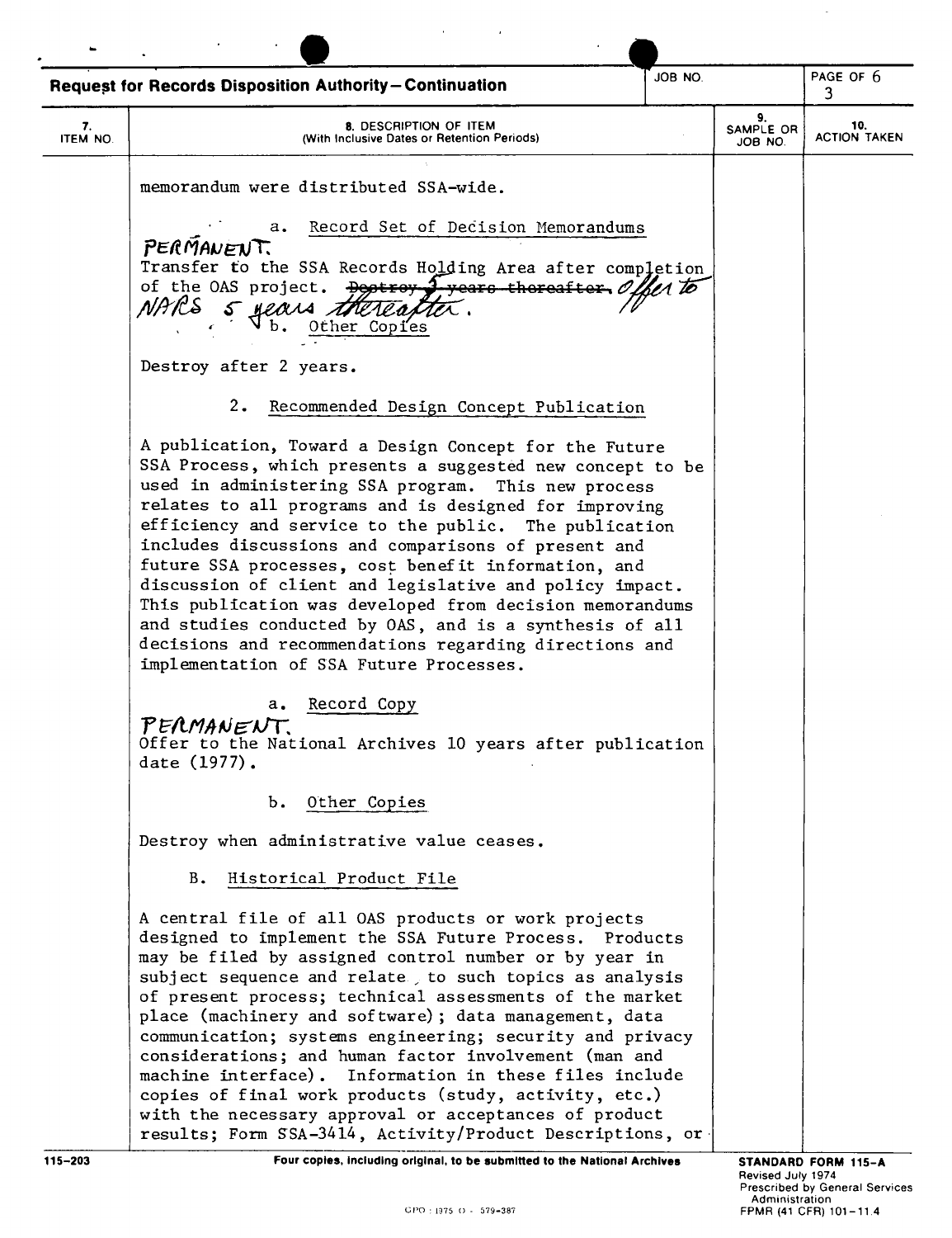|                | JOB NO.<br><b>Request for Records Disposition Authority-Continuation</b>                                                                                                                                                                                                                                                                                                                                                                                                                                                                                                                                                          |  |                                     | PAGE OF $6$                                                                            |  |
|----------------|-----------------------------------------------------------------------------------------------------------------------------------------------------------------------------------------------------------------------------------------------------------------------------------------------------------------------------------------------------------------------------------------------------------------------------------------------------------------------------------------------------------------------------------------------------------------------------------------------------------------------------------|--|-------------------------------------|----------------------------------------------------------------------------------------|--|
| 7.<br>ITEM NO. | 8. DESCRIPTION OF ITEM<br>(With Inclusive Dates or Retention Periods)                                                                                                                                                                                                                                                                                                                                                                                                                                                                                                                                                             |  | 9.<br>SAMPLE OR<br>JOB NO.          | 10.<br><b>ACTION TAKEN</b>                                                             |  |
|                | its equivalent; supporting documentation (charts, narra-<br>tives, data sheets); comments for other SSA components;<br>and other related background documents. Selected studies<br>may be published for SSA-wide distribution (a record copy<br>of the published report will be maintained in the product<br>file). Working file which duplicates the official product<br>file may be retained by staff members assigned to the<br>project.                                                                                                                                                                                       |  |                                     |                                                                                        |  |
|                | Official Product File<br>ı.                                                                                                                                                                                                                                                                                                                                                                                                                                                                                                                                                                                                       |  |                                     |                                                                                        |  |
|                | Transfer to the SSA Holding Area after completion of the<br>OAS project. Destroy $\frac{3}{2}$ years thereafter.                                                                                                                                                                                                                                                                                                                                                                                                                                                                                                                  |  |                                     |                                                                                        |  |
|                | 2.<br>Working Files                                                                                                                                                                                                                                                                                                                                                                                                                                                                                                                                                                                                               |  |                                     |                                                                                        |  |
|                | Destroy 2 years after completion of the project.                                                                                                                                                                                                                                                                                                                                                                                                                                                                                                                                                                                  |  |                                     |                                                                                        |  |
|                | C. Contract Files                                                                                                                                                                                                                                                                                                                                                                                                                                                                                                                                                                                                                 |  |                                     |                                                                                        |  |
|                | Working copies of contract files relating to the procure-<br>ment of studies or services necessary to OAS's function<br>of the development and implementation of SSA Future<br>Processes. Official contract files are maintained by the<br>Office of Materiel Management, Office of Management and<br>Administration. Documents in these working files consist<br>of copies of requests for proposals, purchase orders or<br>letter of agreements, contracts, contracted reporting<br>requirements, contractor reports, correspondence, and<br>other related documents. These files are maintained by<br>assigned project member. |  |                                     |                                                                                        |  |
|                | Upon completion or termination of the contract, remove any<br>documents which should be retained to document the project<br>and file in the product file. $\lambda$ Destroy-remainder of the<br>contract file after 2-veare                                                                                                                                                                                                                                                                                                                                                                                                       |  |                                     |                                                                                        |  |
|                | Systems Modification Record<br>D.<br>1. Systems Change Control Committee Files                                                                                                                                                                                                                                                                                                                                                                                                                                                                                                                                                    |  | C Restroy 5                         |                                                                                        |  |
|                | Files documenting the activities of the Systems Change<br>Control Committee (SCCC), an intercomponent group,<br>chaired by the Director, OAS. SCCC reviews proposals<br>for new systems or major changes to existing systems with<br>SSA-wide implications to ensure that these proposals are<br>in accord with the future directions of SSA.<br>Records in<br>the file consist of minutes of SCCC meetings; meeting<br>agendas; component's presentation of proposals (papers,                                                                                                                                                   |  |                                     |                                                                                        |  |
| $115 - 203$    | Four coples, including original, to be submitted to the National Archives<br>GPO - 1975 O - 579-387                                                                                                                                                                                                                                                                                                                                                                                                                                                                                                                               |  | Revised July 1974<br>Administration | STANDARD FORM 115-A<br><b>Prescribed by General Services</b><br>FPMR (41 CFR) 101-11.4 |  |

 $\mathcal{L}(\mathcal{A})$  and  $\mathcal{L}(\mathcal{A})$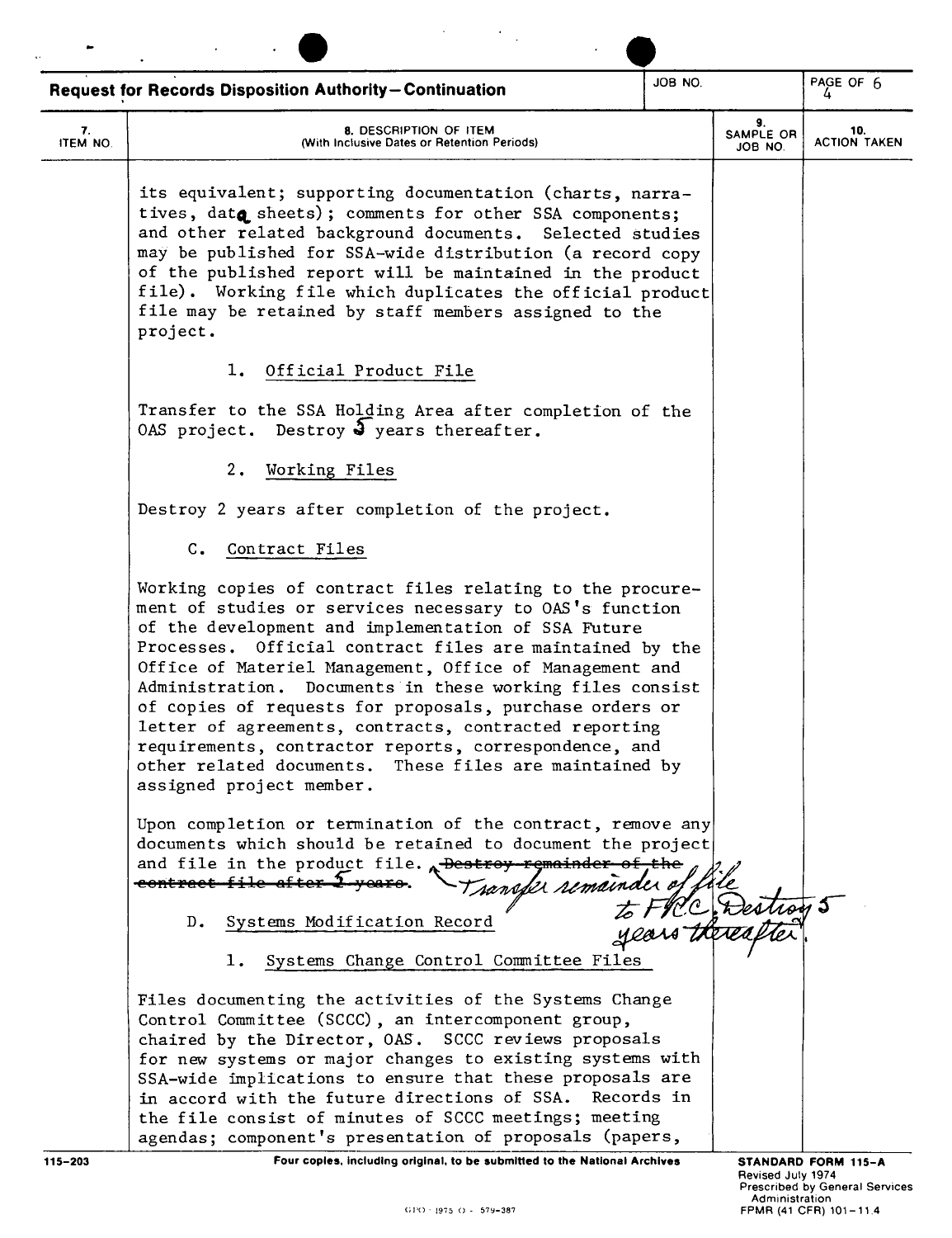|                | <b>Request for Records Disposition Authority-Continuation</b>                                                                                                                                                                                                                                                                                                                                                                                                                                                                                                                                                                                                                                                                                                                                                                                                                                         | JOB NO. |                            | PAGE OF 6<br>5             |
|----------------|-------------------------------------------------------------------------------------------------------------------------------------------------------------------------------------------------------------------------------------------------------------------------------------------------------------------------------------------------------------------------------------------------------------------------------------------------------------------------------------------------------------------------------------------------------------------------------------------------------------------------------------------------------------------------------------------------------------------------------------------------------------------------------------------------------------------------------------------------------------------------------------------------------|---------|----------------------------|----------------------------|
| 7.<br>ITEM NO. | 8. DESCRIPTION OF ITEM<br>(With Inclusive Dates or Retention Periods)                                                                                                                                                                                                                                                                                                                                                                                                                                                                                                                                                                                                                                                                                                                                                                                                                                 |         | 9.<br>SAMPLE OR<br>JOB NO. | 10.<br><b>ACTION TAKEN</b> |
|                | cost benefit analyses and supporting documentation); and<br>other related documents. Documentation relating to these<br>new systems or changes in present systems will also be<br>retained by components involved in designing and maintain-<br>ing the system.                                                                                                                                                                                                                                                                                                                                                                                                                                                                                                                                                                                                                                       |         |                            |                            |
|                | Destroy after 5 years.                                                                                                                                                                                                                                                                                                                                                                                                                                                                                                                                                                                                                                                                                                                                                                                                                                                                                |         |                            |                            |
|                | 2. Quarterly Report and Catalogue of SSA<br>Systems Changes                                                                                                                                                                                                                                                                                                                                                                                                                                                                                                                                                                                                                                                                                                                                                                                                                                           |         |                            |                            |
|                | A quarterly report, submitted to OAS by all SSA components,<br>listing proposed systems changes known to be under consid-<br>eration. Reporting information is compiled by OAS and<br>published quarterly as the catalogue, Proposed Changes<br>to the Current System as Reported to OAS by SSA Components.<br>The report and catalogue are used for study by OAS to<br>ensure that proposals are in accord with planned SSA<br>Future Processes. The catalogue is also a method to keep<br>all SSA components notified of changes proposed by others.<br>The catalogue, which includes projections of systems<br>changes for the next 5 years, list project title, SSA<br>program, system name, systems changes proposed, reason for<br>development, scope of development, anticipated effect on<br>existing system, target date for implementation, source<br>of information, and related projects. |         |                            |                            |
|                | Also included are associated background documents, such<br>as draft copies of the catalogue, components' comments<br>and related correspondence.                                                                                                                                                                                                                                                                                                                                                                                                                                                                                                                                                                                                                                                                                                                                                      |         |                            |                            |
|                | a. Published Catalogue                                                                                                                                                                                                                                                                                                                                                                                                                                                                                                                                                                                                                                                                                                                                                                                                                                                                                |         |                            |                            |
|                | Close out file every 5 years. Transfer to the SSA<br>Holding Area and destroy 5 years thereafter.                                                                                                                                                                                                                                                                                                                                                                                                                                                                                                                                                                                                                                                                                                                                                                                                     |         |                            |                            |
|                | Quarterly Reports and Related Background<br>ъ.<br>Documents                                                                                                                                                                                                                                                                                                                                                                                                                                                                                                                                                                                                                                                                                                                                                                                                                                           |         |                            |                            |
|                | 3 years<br>Destroy 6 months after publication of the catalogue.                                                                                                                                                                                                                                                                                                                                                                                                                                                                                                                                                                                                                                                                                                                                                                                                                                       |         |                            |                            |
|                | 3. ADP Special Expense Review Files                                                                                                                                                                                                                                                                                                                                                                                                                                                                                                                                                                                                                                                                                                                                                                                                                                                                   |         |                            |                            |
|                | Files documenting OAS review of ADP special expense<br>budget items, defined by HEW as ADP items in money amounts<br>of \$100,000 or more. The purpose of the review is to<br>ensure that any proposed ADP equipment or service purchase,<br>which cannot be cost justified in the next 5 years, is in<br>accord with future SSA systems plans. Documents in these.                                                                                                                                                                                                                                                                                                                                                                                                                                                                                                                                   |         |                            |                            |
| 115-203        | Four coples, including original, to be submitted to the National Archives                                                                                                                                                                                                                                                                                                                                                                                                                                                                                                                                                                                                                                                                                                                                                                                                                             |         |                            | STANDARD FORM 115-A        |

 $\mathcal{L}(\mathbf{A})$  and  $\mathcal{L}(\mathbf{A})$  and  $\mathcal{L}(\mathbf{A})$